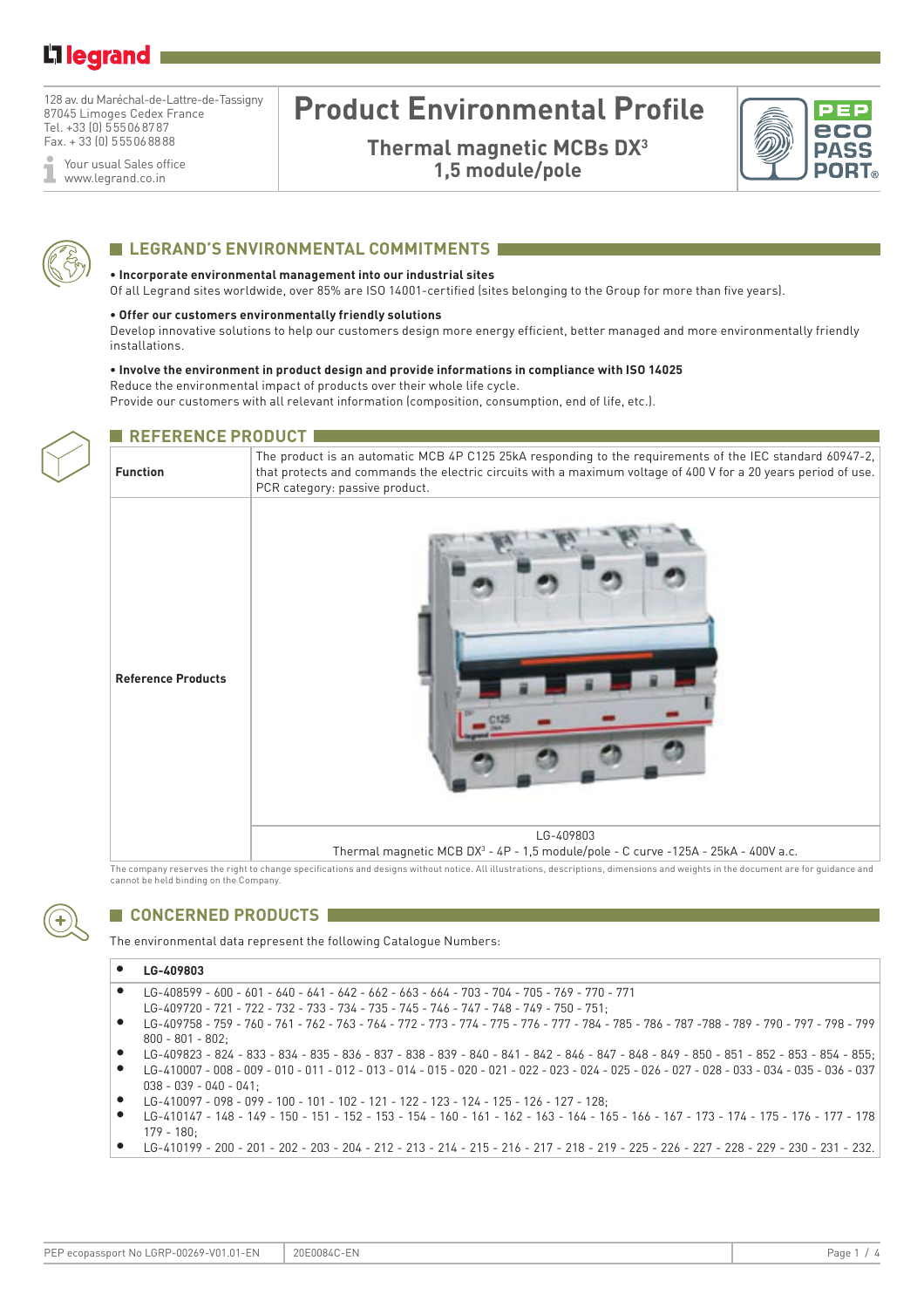128 av. du Maréchal-de-Lattre-de-Tassigny 87045 Limoges Cedex France Tel. +33 (0) 5 55 06 87 87 Fax. + 33 (0) 5 55 06 88 88

Your usual Sales office I www.legrand.co.in

# **Product Environmental Profile**

**Thermal magnetic MCBs DX3 1,5 module/pole**





### **CONSTITUENT MATERIALS**

This Reference Product contains no substances prohibited by the regulations applicable at the time of its introduction to the market. It respects the restrictions on use of hazardous substances as defined in the RoHS directive 2011/65/EU.

| <b>Total weight of Reference</b><br>Products: | <b>1046 g</b> (unit packaging included) |                       |        |                                  |       |  |  |  |
|-----------------------------------------------|-----------------------------------------|-----------------------|--------|----------------------------------|-------|--|--|--|
| Plastics as % of weight                       |                                         | Metals as % of weight |        | Other (packaging) as % of weight |       |  |  |  |
| Polyamide                                     | 25.0 %   Steel                          |                       | 33.5%  | Wood                             | 12.7% |  |  |  |
| Polypropylene                                 | 1.3%                                    | Copper alloys         | 20.4 % | Cardboard / Paper                | 3.7%  |  |  |  |
| Polycarbonate                                 | 0.7%                                    | Aluminium             | 0.7%   | Polyethylene                     | 0.2%  |  |  |  |
| Other plastics                                | $0.6\%$                                 | Silver alloys         | 0.6%   |                                  |       |  |  |  |
|                                               |                                         | Zamak                 | 0.4%   |                                  |       |  |  |  |
|                                               |                                         | Other metals          | 0.2%   |                                  |       |  |  |  |
| <b>Total plastics</b>                         | 27.6%                                   | <b>Total metals</b>   | 55.8%  | <b>Total other (packaging)</b>   | 16,6% |  |  |  |

Estimated recycled material content: 21 % by weight



### **MANUFACTURE**

This Reference Product comes from sites that have received ISO14001 certification.



### **N** DISTRIBUTION

Products are distributed from logistics centres located with a view to optimize transport efficiency. The Reference Product is therefore transported over an average distance of 780 km by road from our warehouse to the local point of distribution into the European market.

Packaging is compliant with european directive 2004/12/EU concerning packaging and packaging waste. At their end of life, its recyclability rate is 98 % (in % of packaging weight).



### **N** INSTALLATION

For the installation of the product, only standard tools are needed.



### **USE**

Under normal conditions of use, this product requires no servicing, no maintenance or additional products.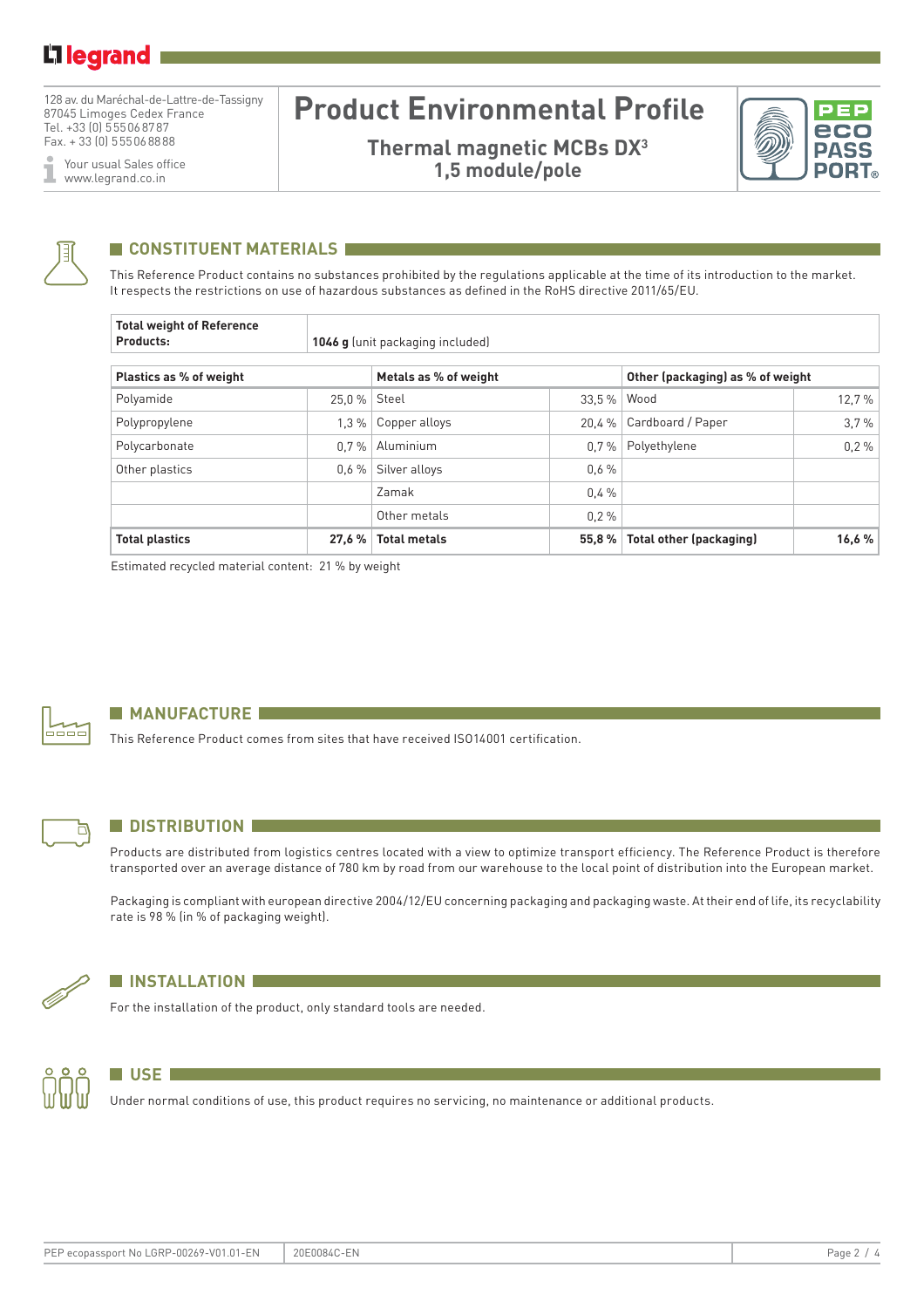128 av. du Maréchal-de-Lattre-de-Tassigny 87045 Limoges Cedex France Tel. +33 (0) 5 55 06 87 87 Fax. + 33 (0) 5 55 06 88 88

Your usual Sales office ĭ www.legrand.co.in

# **Product Environmental Profile**

**Thermal magnetic MCBs DX3 1,5 module/pole**





### **END OF LIFE**

The product end-of-life factors are taken into account during the design phase. Dismantling and sorting of components or materials is made as easy as possible with a view to recycling or failing that, another form of reuse.

#### **• Recyclability rate:**

Calculated using the method described in technical report IEC/TR 62635, the recyclability rate of the product is estimated at 98 %. This value is based on data collected from a technological channel operating on an industrial basis. It does not pre-validate the effective use of this channel for the end of life of this product.

Separated into:

| - plastic materials (excluding packaging) | $: 26 \%$ |
|-------------------------------------------|-----------|
| - metal materials (excluding packaging)   | : 56 %    |
| - packaging (all types of materials)      | $: 16 \%$ |



### **ENVIRONMENTAL IMPACTS**

The evaluation of environmental impacts examines the stages of the Reference Product life cycle: manufacturing, distribution, installation, use and end-of-life. It is representative from products marketed and used in Europe, in compliance with the local current standards.

For each phase, the following modelling elements were taken in account:

| Manufacture                   | Materials and components of the product, all transport for the manufacturing, the packaging and the waste generated<br>by the manufacturing.                                                                                                                                       |
|-------------------------------|------------------------------------------------------------------------------------------------------------------------------------------------------------------------------------------------------------------------------------------------------------------------------------|
| <b>Distribution</b>           | Transport between the last Group distribution centre and an average delivery point in the sales area.                                                                                                                                                                              |
| <b>Installation</b>           | The end of life of the packaging.                                                                                                                                                                                                                                                  |
| <b>Use</b>                    | • Product category: passive product.<br>• Use scenario: non-continuous operation for 20 years at 30% of rated load, during 30% of the time. This modelling<br>duration does not constitute a minimum durability requirement.<br>• Energy model: Electricity Mix, Europe 27 - 2002. |
| <b>End of life</b>            | The default end of life scenario maximizing the impacts.                                                                                                                                                                                                                           |
| Software and<br>database used | EIME V5 and its database «CODDE-2015-04»                                                                                                                                                                                                                                           |